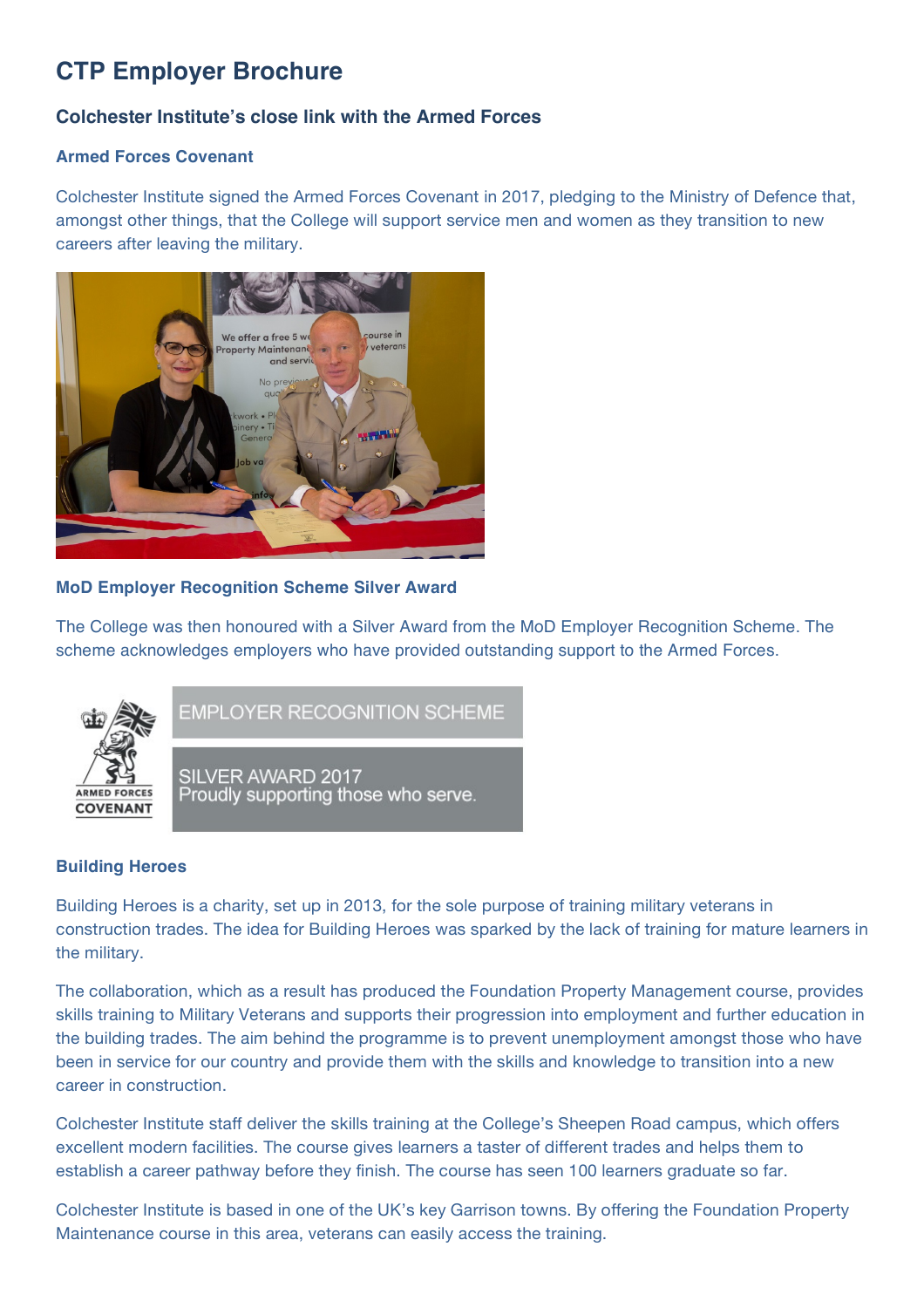

### **Charity of the Year – The Royal British Legion**

With 2018 being the WW1 centenary, Colchester Institute has chosen to name The Royal British Legion as its Charity of the Year. Staff and students have already organised and completed a Biathlon, which rose over £1,500 for the charity. The event involved students running the equivalent distance of Colchester to Dover, followed by a swim across the channel to Calais and finally a foot race that finished in the Belgian town of Ypres. The College will continue to fundraise and promote the charity throughout the academic year.

# **First World War Centenary Event/ Memorial Structure**

Colchester Institute unveiled a very special structure on Wednesday 7th November to commemorate and mark 100 years since the end of the First World War.

The structure has been carefully created by many willing hands to create a lasting feature at the College's Colchester campus. The production of it has received significant contribution from students and staff at the College. Engineering and Manufacturing students have spent hours of work on the construction, learning key welding and fabrication skills whilst undertaking the project.

Metalsmiths from 8 Parachute Field Company Royal Electrical and Mechanical Engineers visited the College on multiple occasions to assist students with the creation of the structure. Some of them work on motor vehicle repairs on a daily bases and were able to apply their metalwork skills to this project.

Now that the event has taken place, the poppies will remain on the structure for a period of time before being removed and framed. These will be auctioned off to raise funds for the College's Charity of the Year, The Royal British Legion.



#### **Phillip Moore – Facilities Manager at Colchester Institute**

Phillip joined the Armed Forces from the age of 16 and worked in a variety of roles for 26 years before deciding to move into the public sector. From 2006, Phillip worked at the Military Corrective Training Centre in Colchester where he had many different job roles. These included administrative positions, running a detention centre, overseeing personnel being discharged from the Forces as well as those